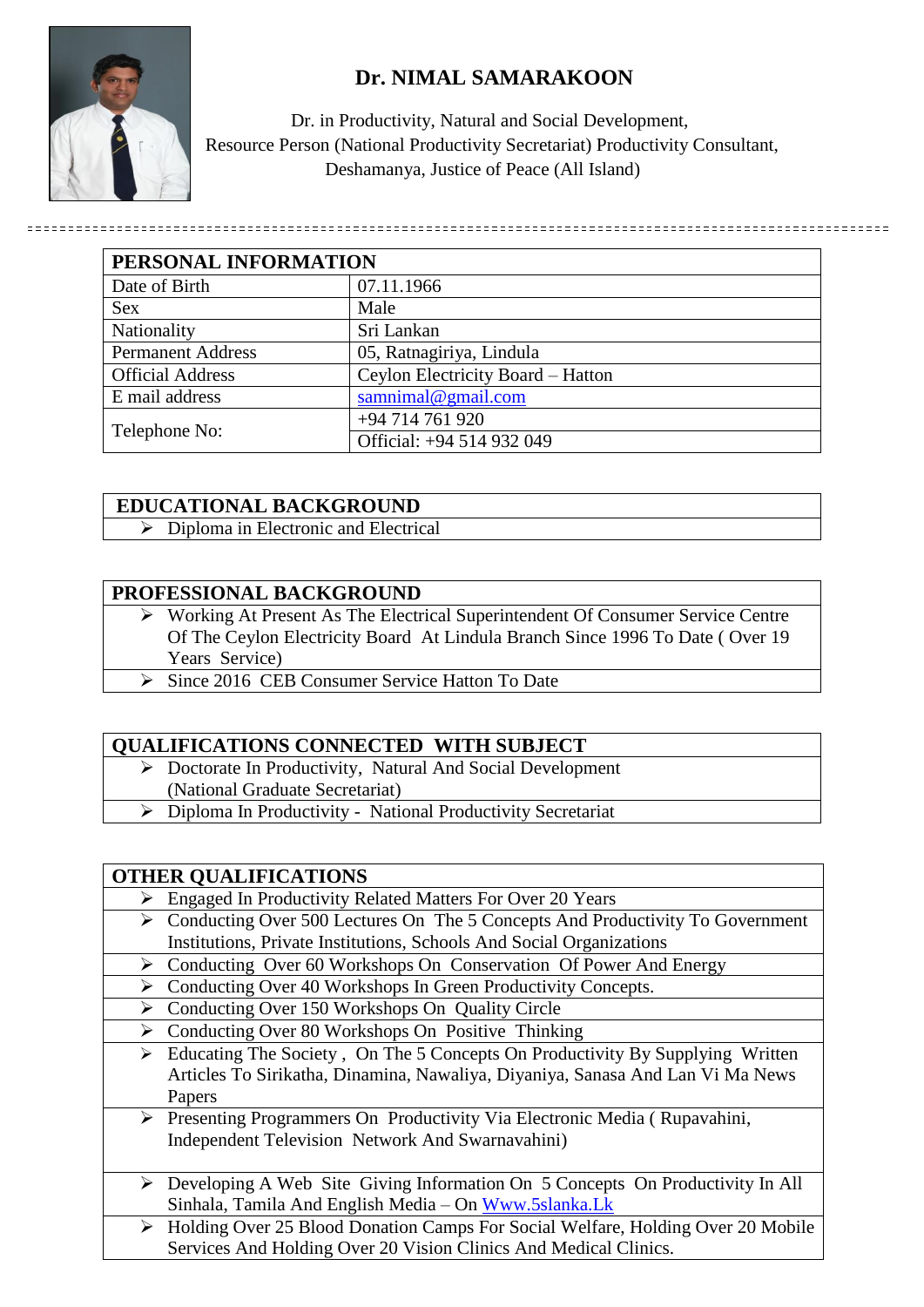| $\triangleright$ I Was Responsible For Guiding The Customer Service Centre Of The Ceylon   |  |
|--------------------------------------------------------------------------------------------|--|
| Electricity Board CONSUMER SERVICVE CENTRE Lindula Branch To Win                           |  |
| Many International Awards For Over 15 Years. (Obtained Over 90 Awards And                  |  |
| Certificates)                                                                              |  |
| Winning The First Place Continuously For 15 Years In Various Productivity                  |  |
| <b>Competitions Conducted By JASTECA</b>                                                   |  |
| Continuously Winning All Competitions Conducted By The National                            |  |
| <b>Productivity Secretariat</b>                                                            |  |
| Winner Of The Award For The Best Industrialist Of The Industrial                           |  |
| Development Board Of Sri Lanka                                                             |  |
| Winner Of The Gold Medal For The Social Discussion Competition<br>$\bullet$                |  |
| Conducted By The Sri Lanka Labour Department                                               |  |
| Winning Many Local And International Awards On QUALITY CIRCLE.                             |  |
| Winning Many National Awards On Innovation.                                                |  |
|                                                                                            |  |
| $\triangleright$ Obtaining Over 30 Patent Certificates For New (Highest Receiver Of Patent |  |
| Certificates In Sri Lanka).                                                                |  |
| Author Of Many Books. (Practical 5S, Productivity Tools, Samarakone Theories And<br>➤      |  |
| Techniques Hand Books For Safety, AND First AID, Starting Productivity, Thinking,          |  |
| 7 TOOLS, Balance Co Card.                                                                  |  |
| Introducing Management Strategies Suitable To Our Country (These Are Used In 20)<br>➤      |  |
| Countries)                                                                                 |  |

# **SPECIAL QUALIFICATIONS**

| > Performing Services As A Member Of The PANEL OF JUDGES OF THE National |
|--------------------------------------------------------------------------|
| Productivity SECRETARIAT, RESOURCE PERSON AND CONSULTANT Since           |
| 2006.                                                                    |

- $\triangleright$  Member Of The Panel Of Judges Of Competitions On Productivity Conducted By The Ceylon Electricity Board And Also As A CONSULTANT Of The Electricity Board.
- Performing As A CONSULTANT To The Ministry Of Technology, Industry And Atomic Energy.
- ▶ CCONSULTANT On Productivity At Lindula Municipal Council At Thalawakele And Nuwara Eliya Municipal Council.
- CONSULTANT On Productivity At The Ministry Of Industries Of The Central Province.
- Performing Services As A Member Of The PANEL OF JUDGES OF THE National Productivity SECRETARIAT, RESOURCE PERSON AND CONSULTANT Since 2006.
- Member Of The Panel Of Judges Of Competitions On Productivity Conducted By The Ceylon Electricity Board And Also As A CONSULTANT Of The Electricity Board.
- Performing As A CONSULTANT To The Ministry Of Technology, Industry And Atomic Energy.
- CONSULTANT On Productivity For Ministry Of Health, North Central And Central Provinces.
- CONSULTANT At The PRESIDENTIAL SECRETARIAT
- CONSULTANT To The Ministry Of Sri Lanka Petroleum Corporation.
- CONSULTANT To The Sri Lanka Rupavahini Corporation AND ITN
- $\triangleright$  Conducting Local Training On Productivity.

## **OVERSEAS TRAINING ON PRODUCTIVITY(APO) ASIAN PRODUCTIVITY ORGANIZATION**

1. Energy Management Capacity Building - China